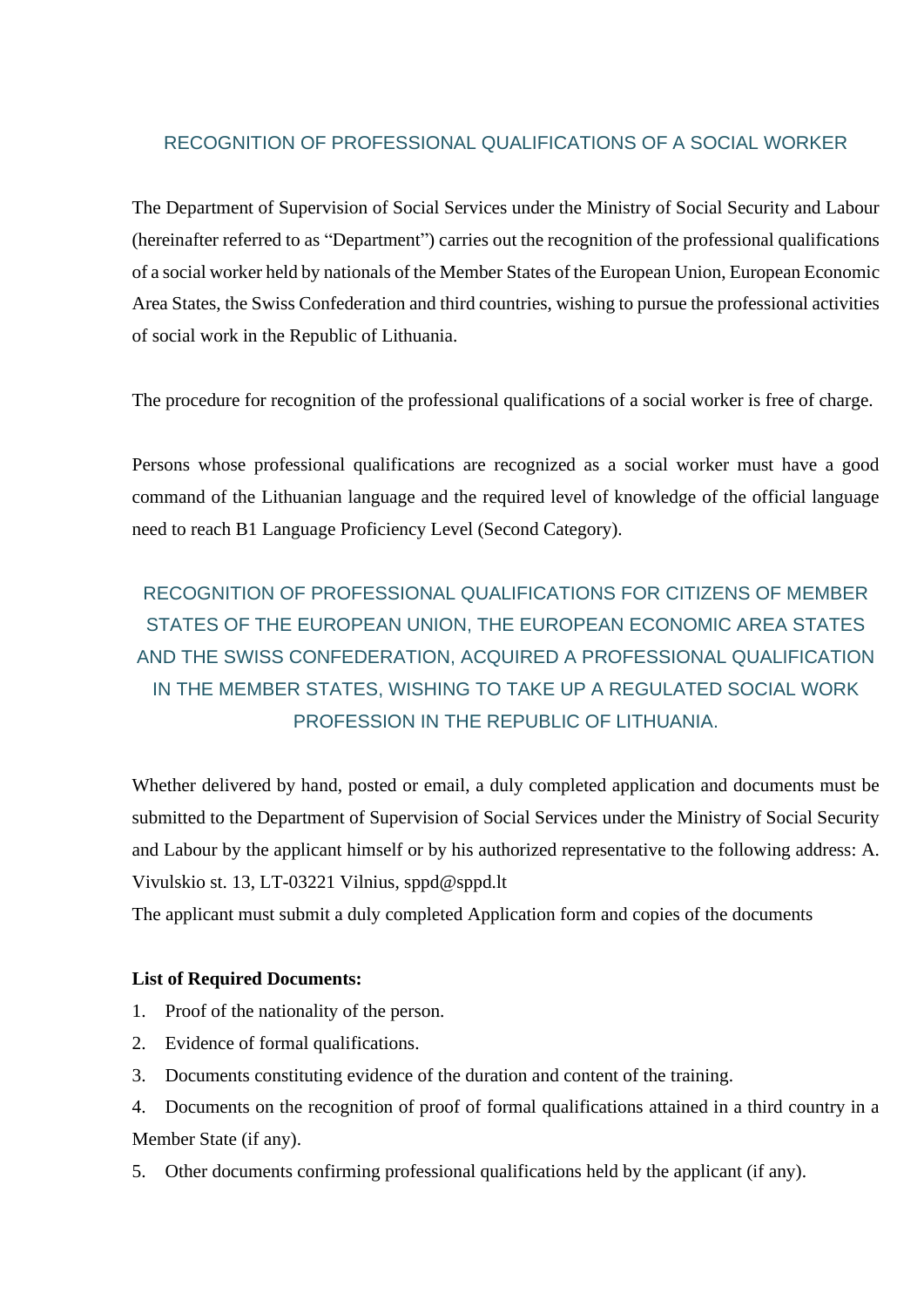6. Documents providing proof of social work experience for at least one year for the last 10 years or for an equivalent duration on a part-time basis during the previous 10 years in another Member State which does not regulate the social work profession.

7. Proof of change of the last name (first name) (if changed).

8. A power of attorney if the application is filled out by an authorised person.

9. Documents of proof of passing a professional aptitude test or of the period of professional adaptation (if either of these compensatory measures has been applied).

10. Lithuanian translations of the submitted documents. The translation must be certified with the signature of the translator and/or seal of the translations agency.

#### **Description of the service delivery process:**

1. Upon receipt of an application and documents from citizens of the Member States of the European Union, States of the European Economic Area or the Swiss Confederation, the Department shall acknowledge thereof within 5 days and notify the person of any missing document. Upon receipt of the person's application and any supporting documents, the Department shall forward it to the Commission within 7 calendar days.

2. The Commission shall process an application and documents submitted and draw a conclusion proposing to the Director of the Department to recognize applicant's professional qualifications or not to recognize applicant's professional qualifications, stating reasons for non-recognition, or imposing a compensatory measure on the applicant, stating the reasons for the imposition thereof.

3. The Department shall take a final reasoned decision on the recognition of professional qualifications of social work as soon as possible, but no later than within three months of the date of receipt of all relevant documents, and shall inform the applicant of the action taken on his application. 4. The decision shall be sent to the applicant by post, or email or may be collected at the Department by the applicant (or his authorized representative).

Contact person: Inga Sapkaitė, e-mail: Inga.Sapkaite@sppd.lt

# RECOGNITION OF PROFESSIONAL QUALIFICATIONS FOR CITIZENS OF MEMBER STATES AND FOR MEMBER STATES OF THE THIRD COUNTRY NATIONALS, ACQUIRED A PROFESSIONAL QUALIFICATION IN THE THIRD COUNTRIES MEMBER STATES WISHING TO TAKE UP A REGULATED SOCIAL WORK PROFESSION IN THE REPUBLIC OF LITHUANIA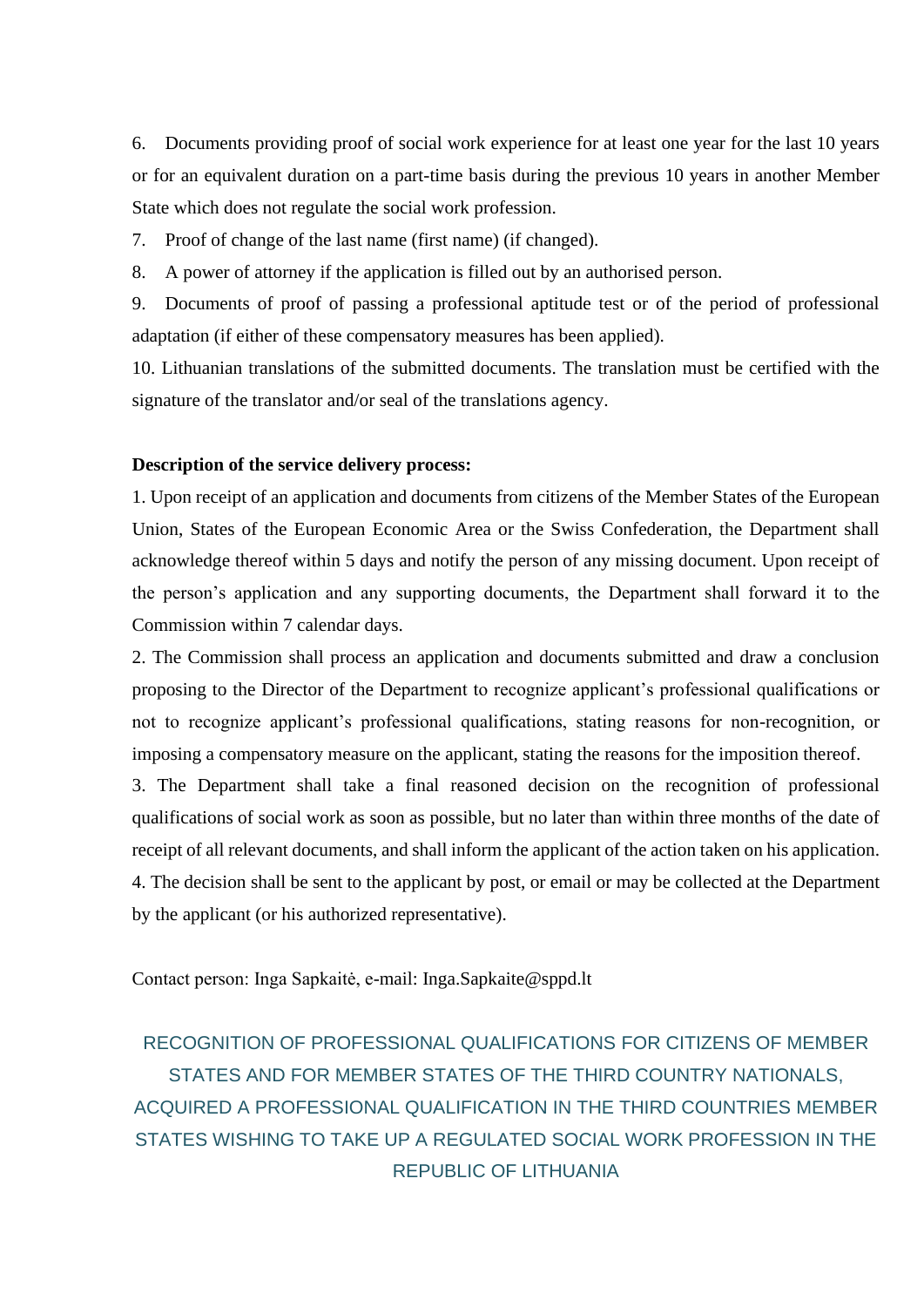Whether delivered by hand, posted or email, duly completed application forms must be submitted to the Department of Supervision of Social Services under the Ministry of Social Security and Labour by the applicant himself or by his authorized representative to the following address: A.Vivulskio st. 13, LT-03162 Vilnius, sppd@sppd.lt

The applicant must submit a duly completed Application form and copies of the documents.

### **List of Required Documents:**

1. Proof of the nationality of the person.

2. Evidence of formal qualifications.

3. Documents constituting evidence of the duration and content of the training.

4. Documents related to the further training of the social worker (if any).

5. Documents on the recognition of proof of formal qualifications attained in a third country in a Member State (if any).

6. Documents certifying the duration and nature of social work experience (if any).

7. Other supporting documents certifying the professional qualification of the social worker (academic degree, scientific research and pedagogical activities, etc.) (if any).

8. Proof of change of the last name (first name) (if changed).

9. A power of attorney if the application is filled out by an authorised person.

10. Documents of proof of the passing of a professional aptitude test or of the period of professional adaptation (if either of these compensatory measures has been applied).

11. Lithuanian translations of the submitted documents. The translation must be certified with the signature of the translator and/or seal of the translations agency.

### **Description of the service delivery process:**

1. Upon receipt of an application and documents from a citizen of a third country, the Department shall forward them to the Commission within 3 business days.

2. The Commission shall process an application and documents submitted and draw a conclusion proposing to the Director of the Department to recognize applicant's professional qualifications or not to recognize applicant's professional qualifications, stating reasons for non-recognition, or imposing a compensatory measure on the applicant stating the reasons for the imposition thereof.

3. The Department shall take a final reasoned decision on the recognition of professional qualifications of social work as soon as possible, but no later than within three months of the date of receipt of all relevant documents, and shall inform the applicant of the action taken on his application.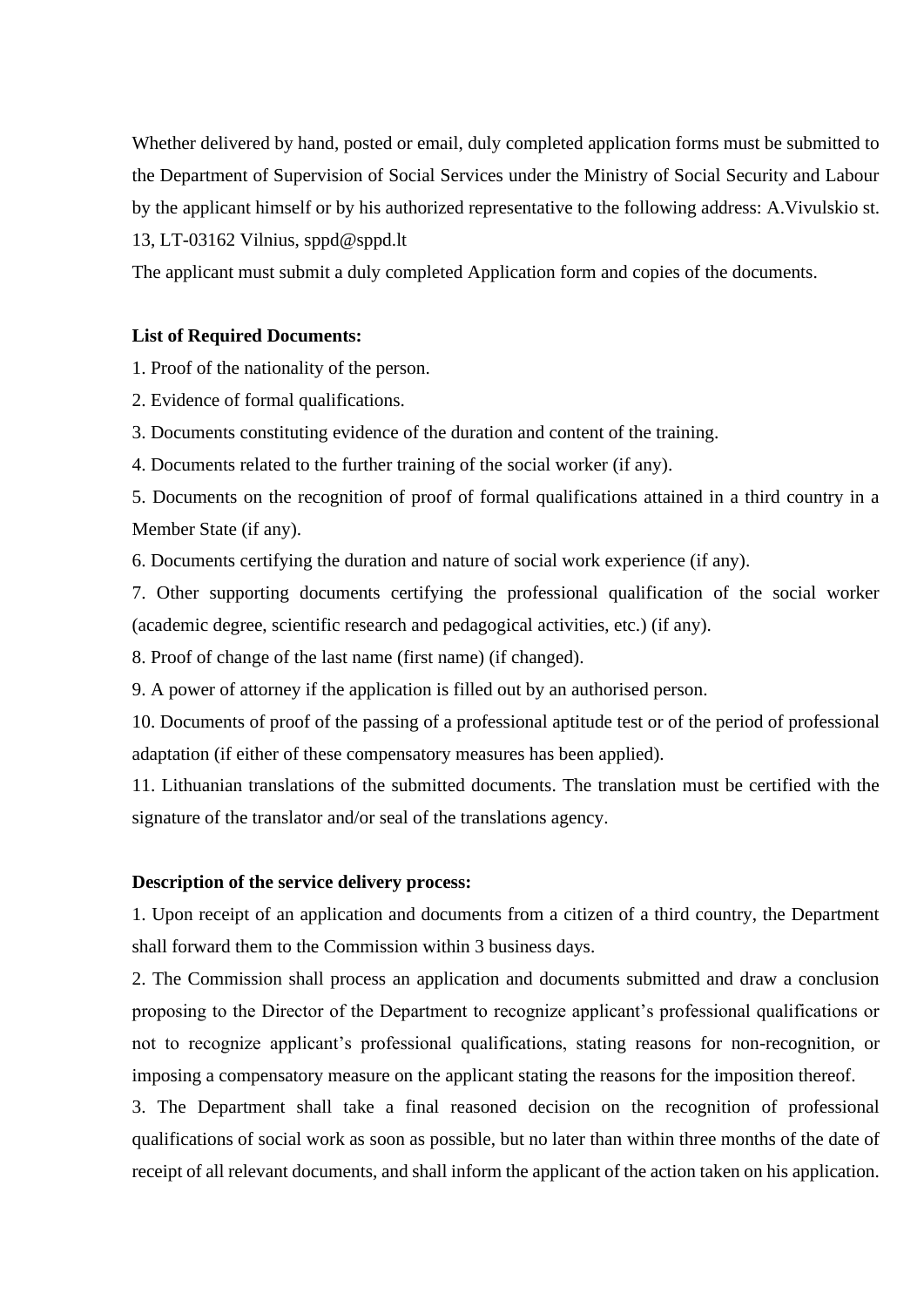4. The decision shall be sent to the applicant by post, or email or may be collected at the Department by the applicant (or his authorized representative).

If there are any reasonable doubts as to the authenticity of the documents, the Department shall have the right to request the applicant to submit copies of the documents certified by a notary or any other competent authority.

Contact person: Inga Sapkaitė, e-mail: Inga.Sapkaite@sppd.lt

# PROCEDURE FOR THE RECOGNITION OF THE PROFESSIONAL QUALIFICATIONS OF A SOCIAL WORKER FOR THE PURPOSES OF THE PROVISION OF SOCIAL WORKER SERVICES IN THE REPUBLIC OF LITHUANIA ON A TEMPORARY OR OCCASIONAL BASIS

The temporary and occasional nature of the provision of services shall be assessed case by case, in particular in relation to its duration, frequency, regularity and its continuity.

The applicant must submit to the competent authority a prior written Declaration on the Temporary and Occasional Provision of Social Worker Services when he first moves from a Member State to the territory of the Republic of Lithuania to provide social worker services.

Whether delivered by hand, posted or email duly completed declaration and documents must be submitted to the Department of Supervision of Social Services under the Ministry of Social Security and Labour by the applicant himself or by his authorized representative to the following address: A. Vivulskio st. 13, LT-03115 Vilnius, sppd@sppd.lt

### **The applicant shall provide the following documents accompanying the declaration:**

- 1. Proof of the nationality of the person.
- 2. Evidence of formal qualifications.
- 3. An attestation certifying that the applicant is legally established in a Member State may pursue social work activities and he is not prohibited from practising, even temporarily.
- 4. Other documents confirming professional qualifications held by the applicant (if any).
- 5. A document certifying that he/she is legally established in a Member State, he/she is not prohibited from pursuing a social work profession that he pursued in a Member State or several